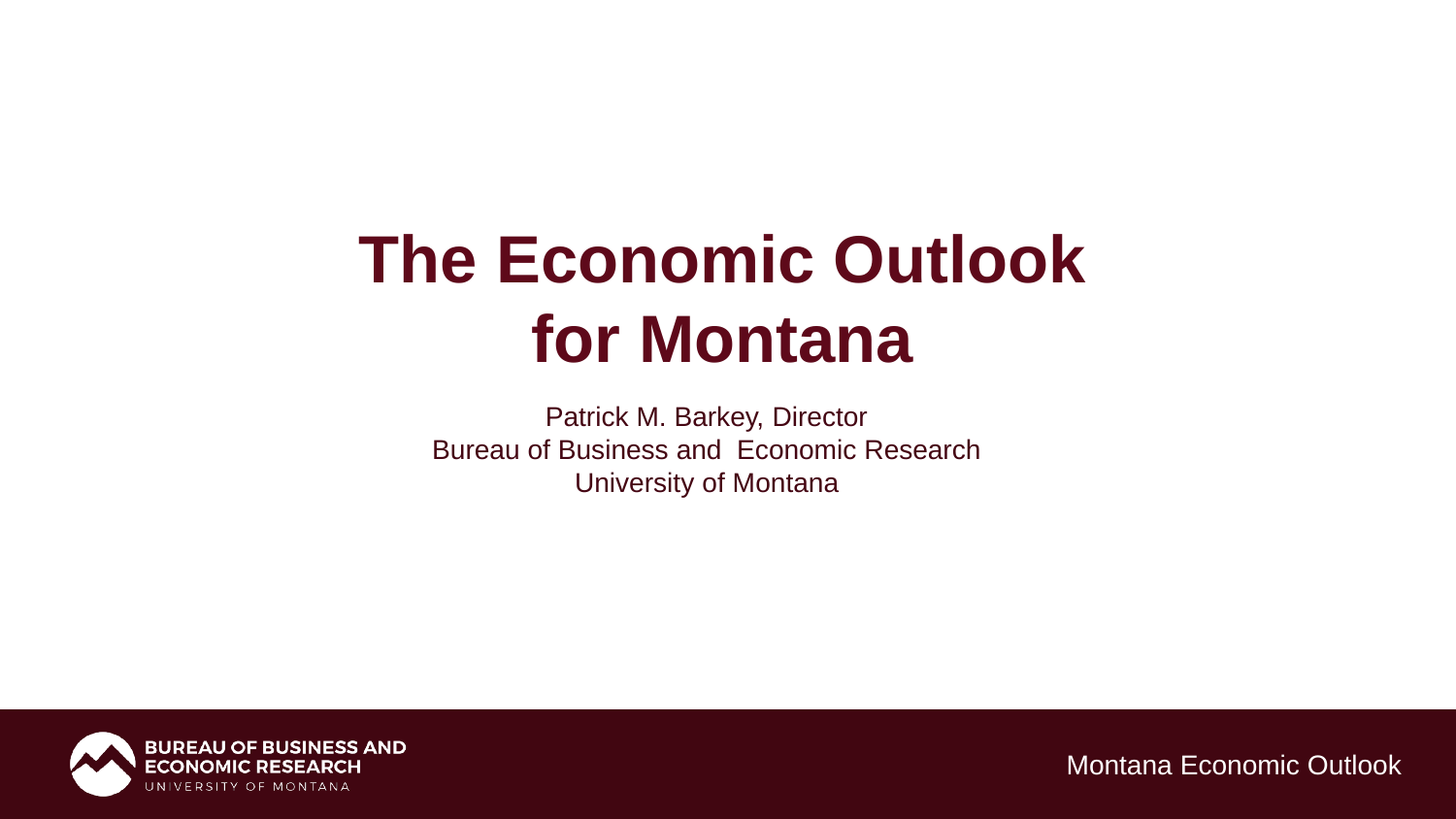### **The Covid-19 Recession One Year Later**

- Unprecedented downturn, followed by a unprecedented recovery
- March-April saw most economic indicators in uncharted territory
- Policy actions were swift, decisive, and effective
- Most surprises since mid-summer have been positive
- Aggregate economic measures fail to capture substantial swings in consumption, investment and trade patterns
- Parts of the economy have more than recovered, others face daunting challenges
- Montana is emerging as a state less affected than others

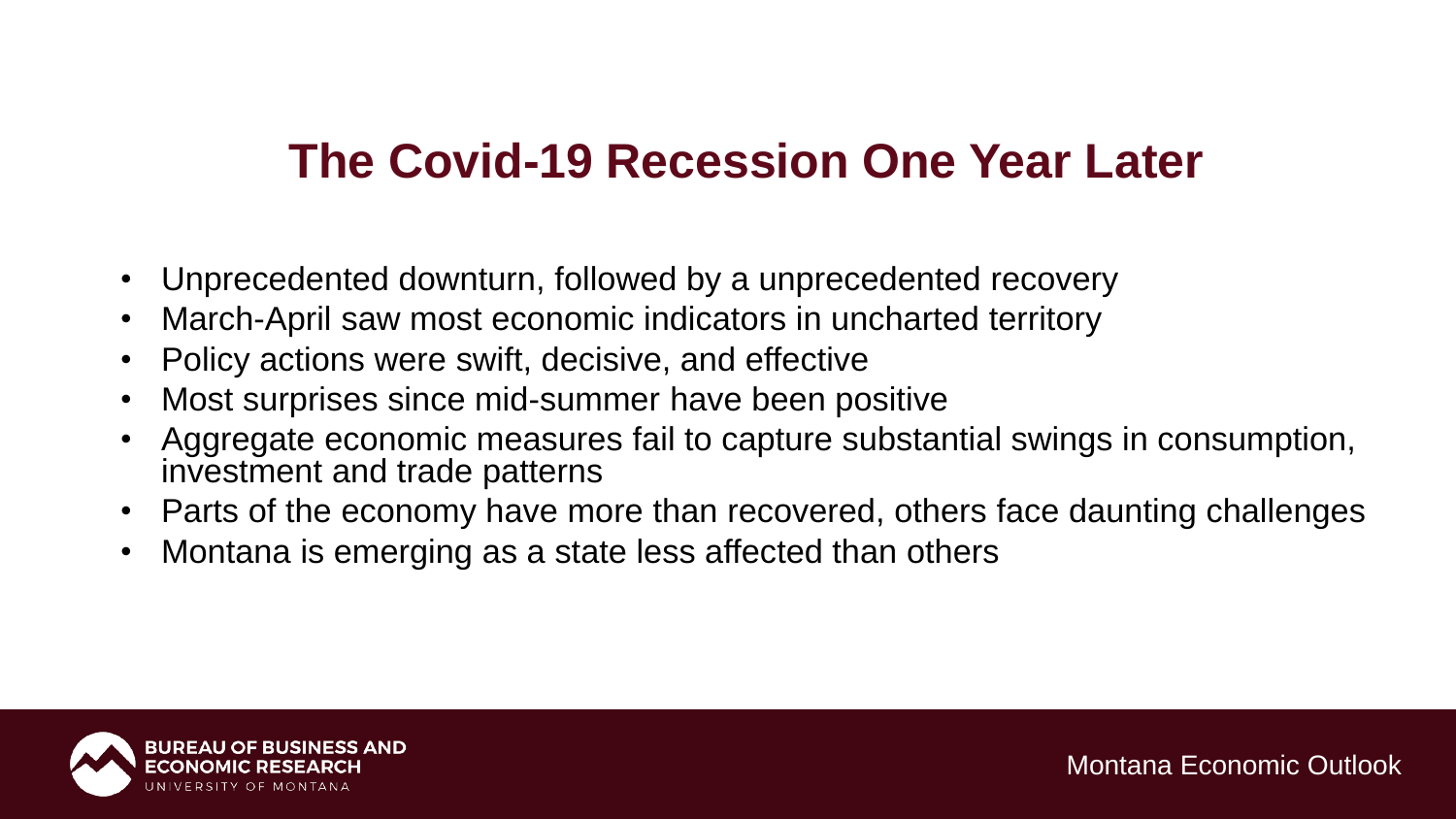

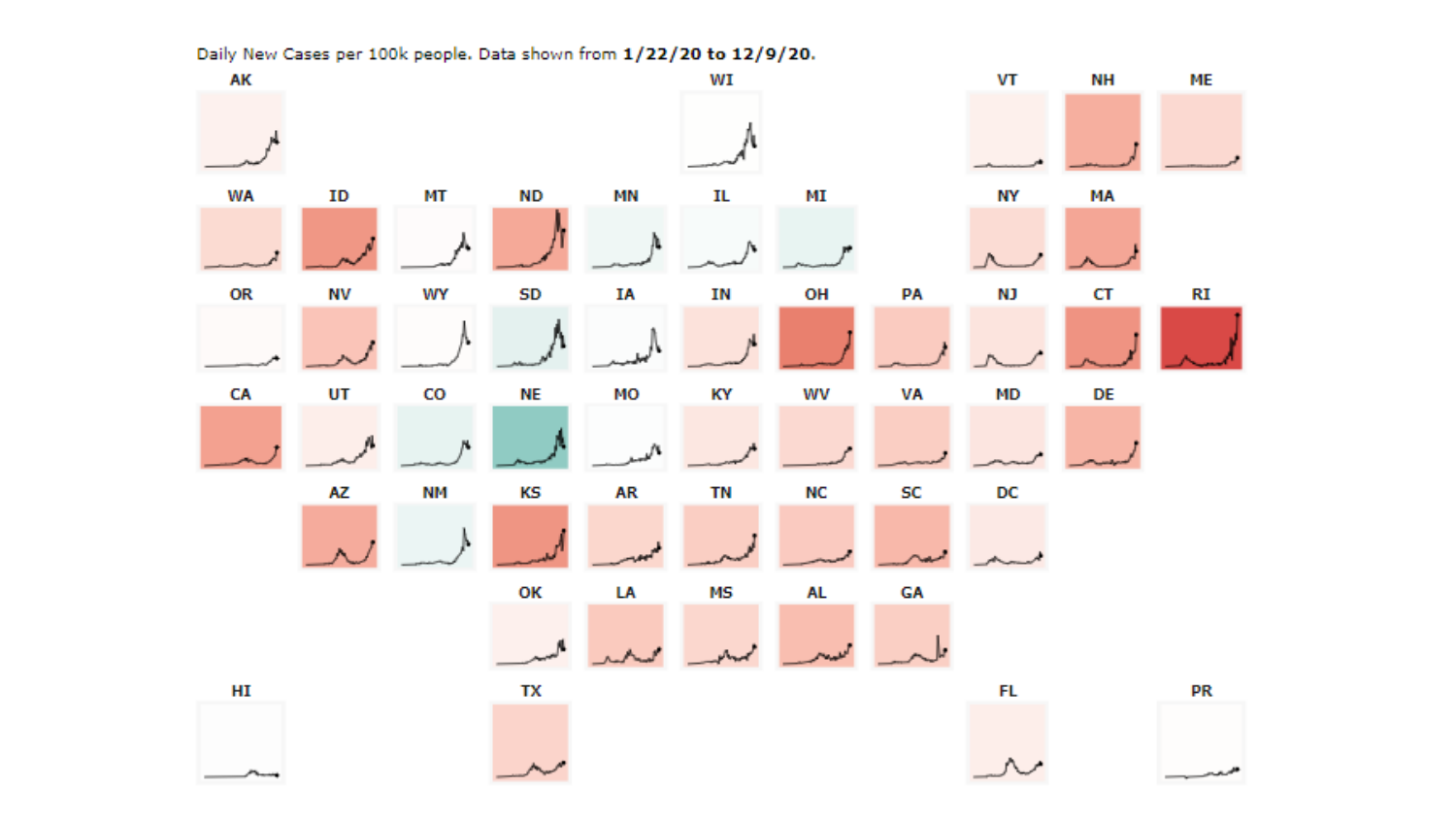### **Real GDP, U.S., Actual and Forecast Billions of Dollars**



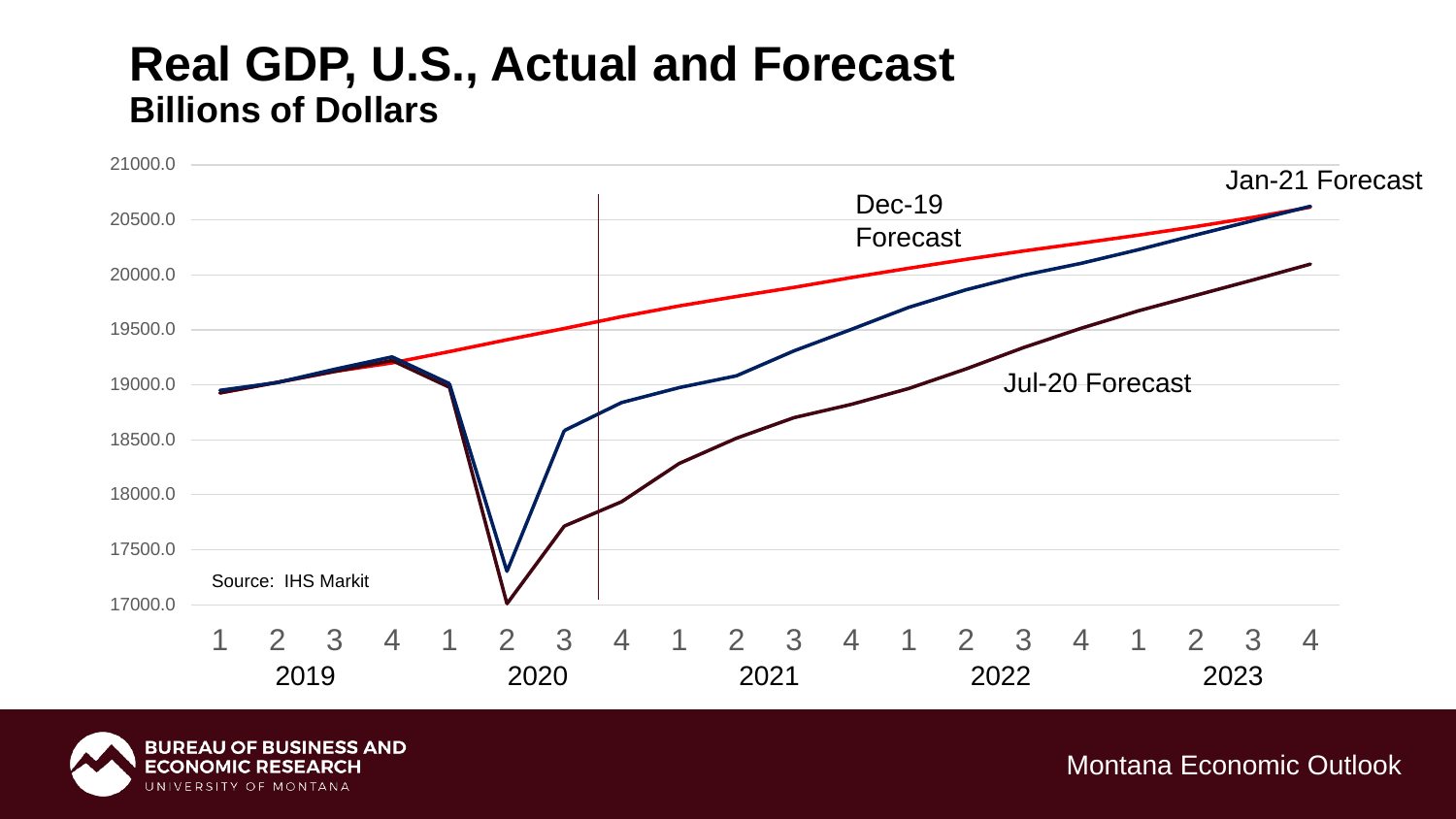### **A Tough Year for Economic Predictions: What Made This Forecast So Wrong?**



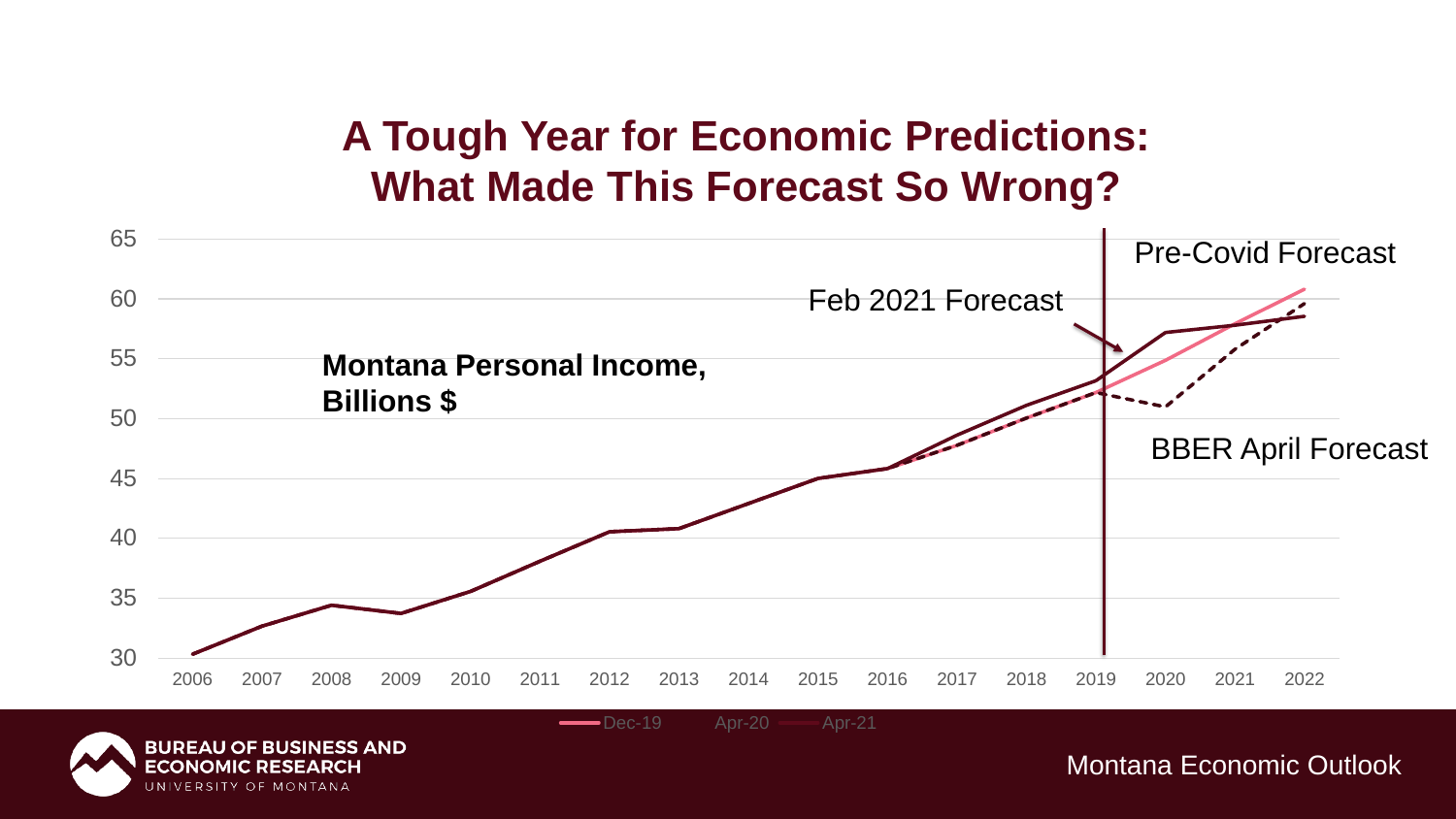## **Three Answers Come to Mind**

- The forecast is correct! The data are wrong!
- It was not an economic downturn it was a public health crisis with economic consequences
- No one anticipated the speed and strength of the policy response

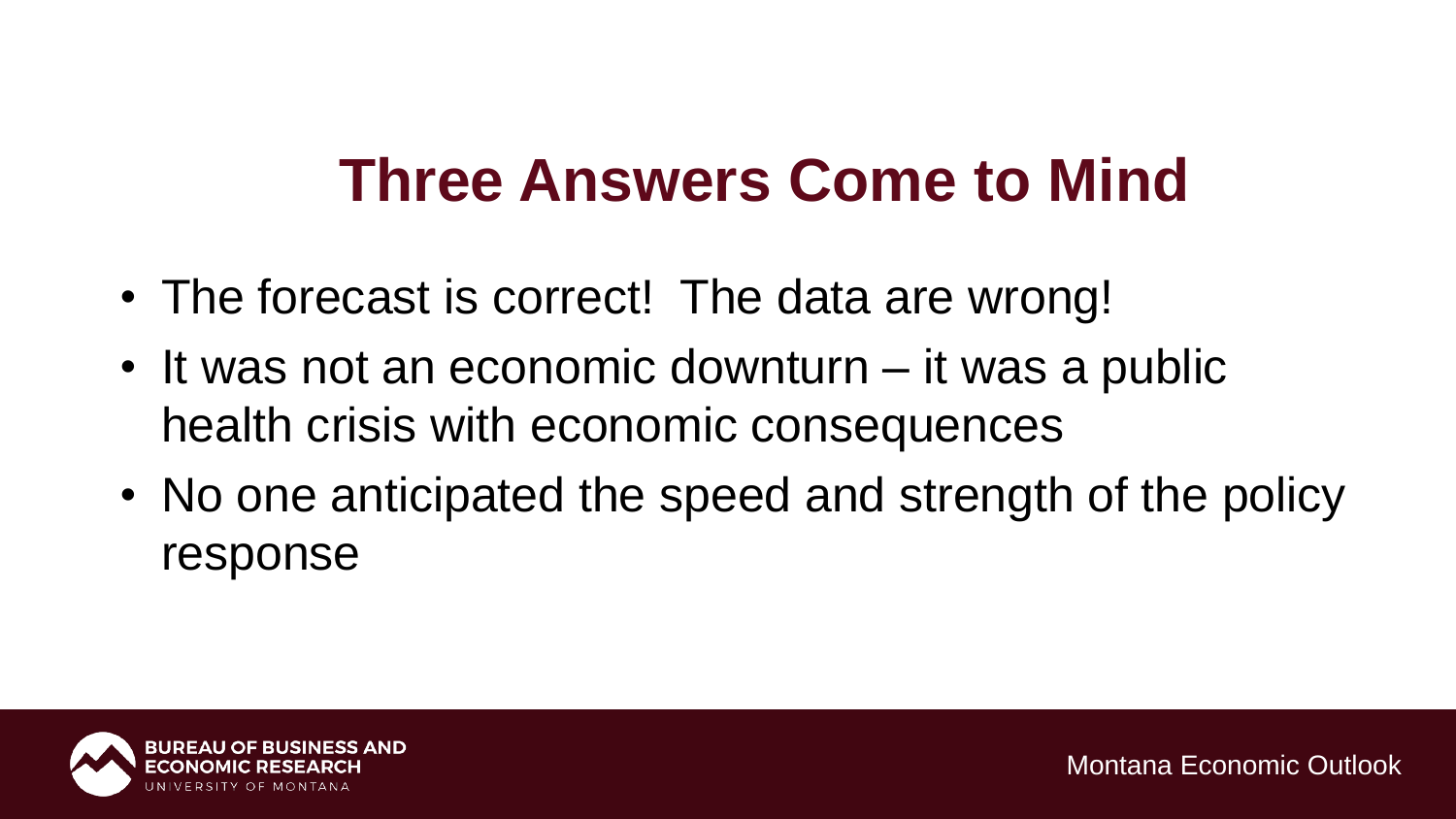#### **Montana Personal Income**

**Transfer Payments** Percent Change, Seas. Adj. Annual Rate



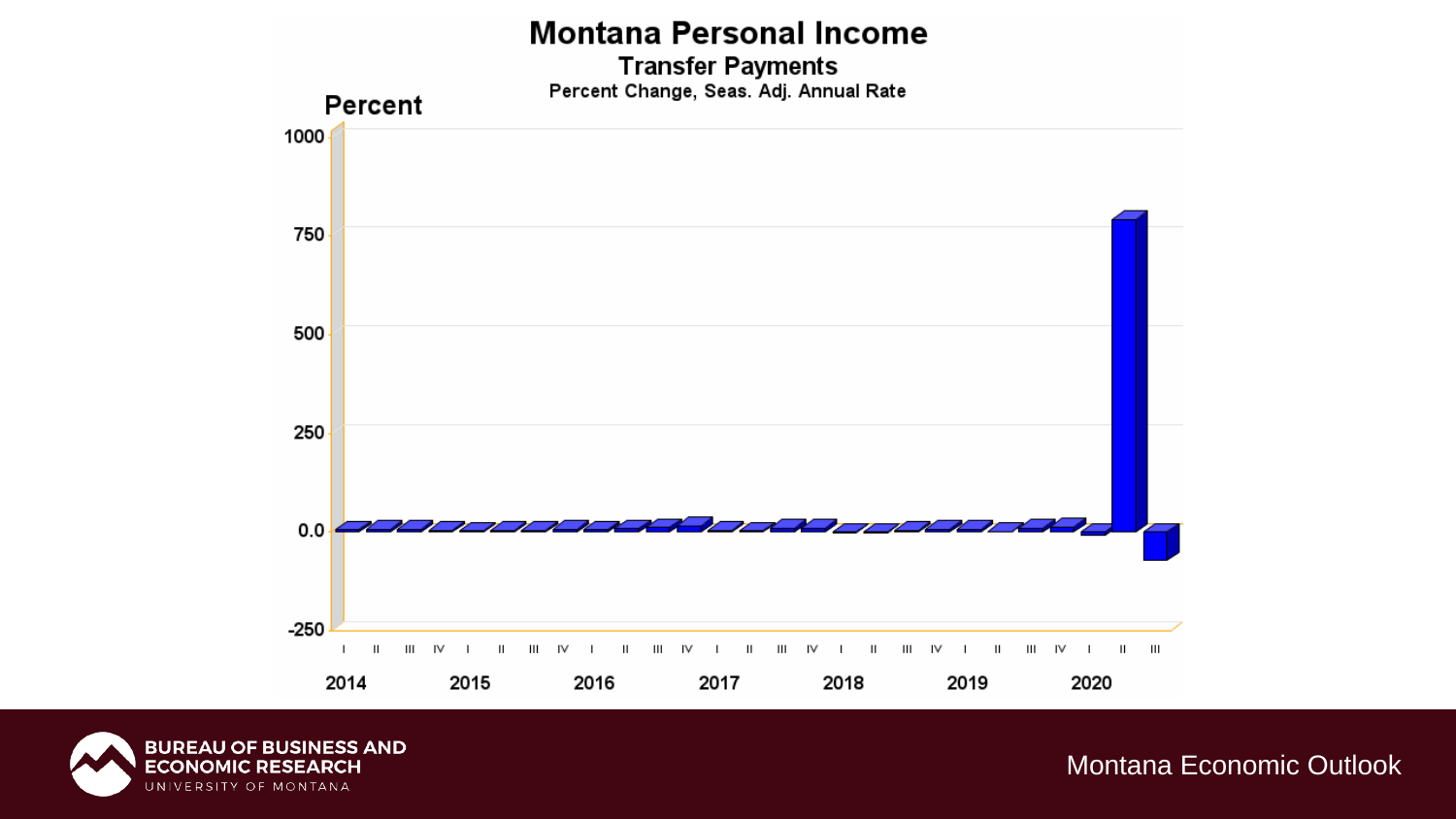### **Montana's Recession Experience**

Employment, Wages and Salary and Income Growth, Actual and Forecast, Percent



Source: IHS Markit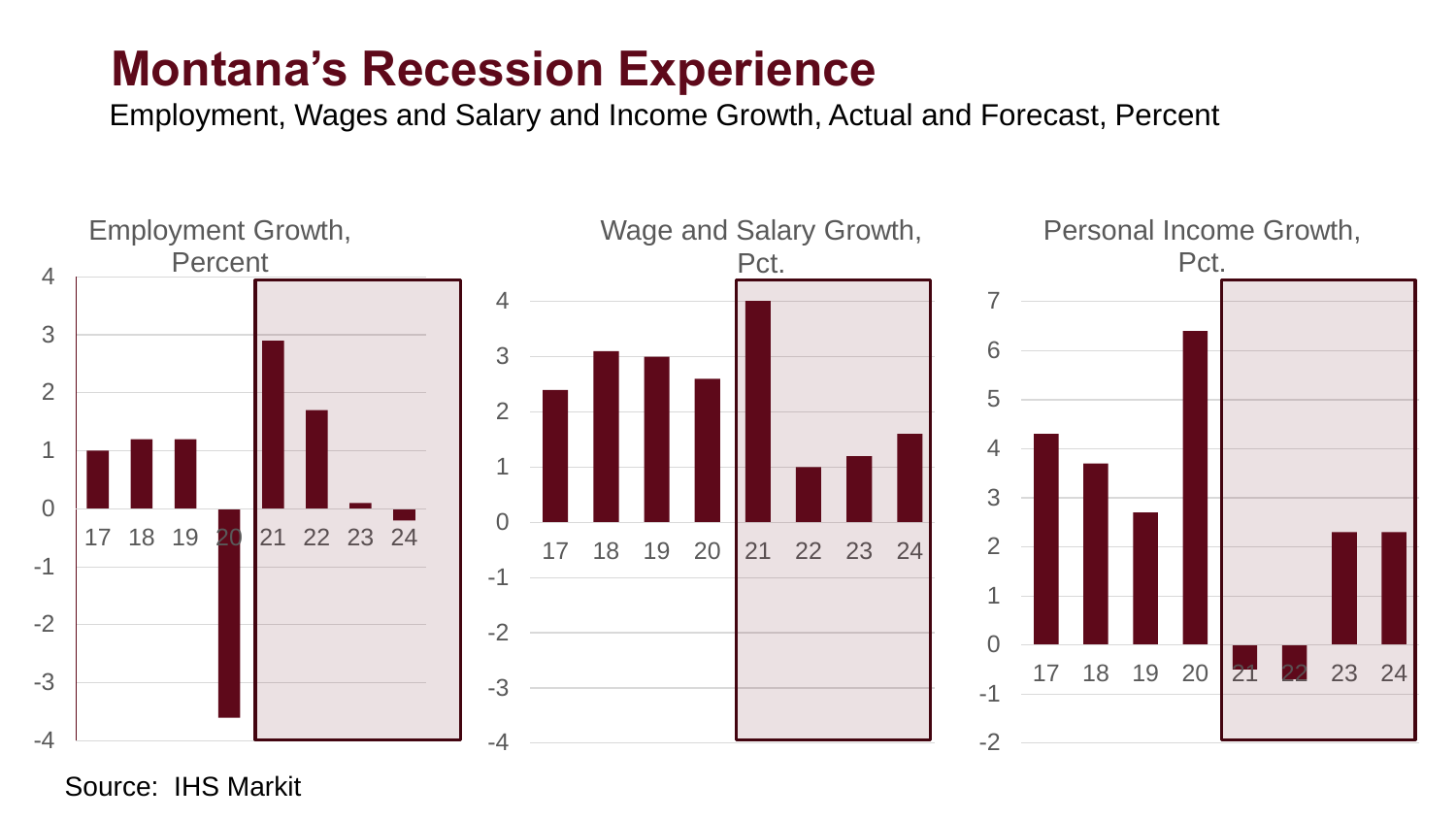# **How Can We Reconcile These Two Trends?**



Montana Pers. Income Tax **Withholding** July-December YTD



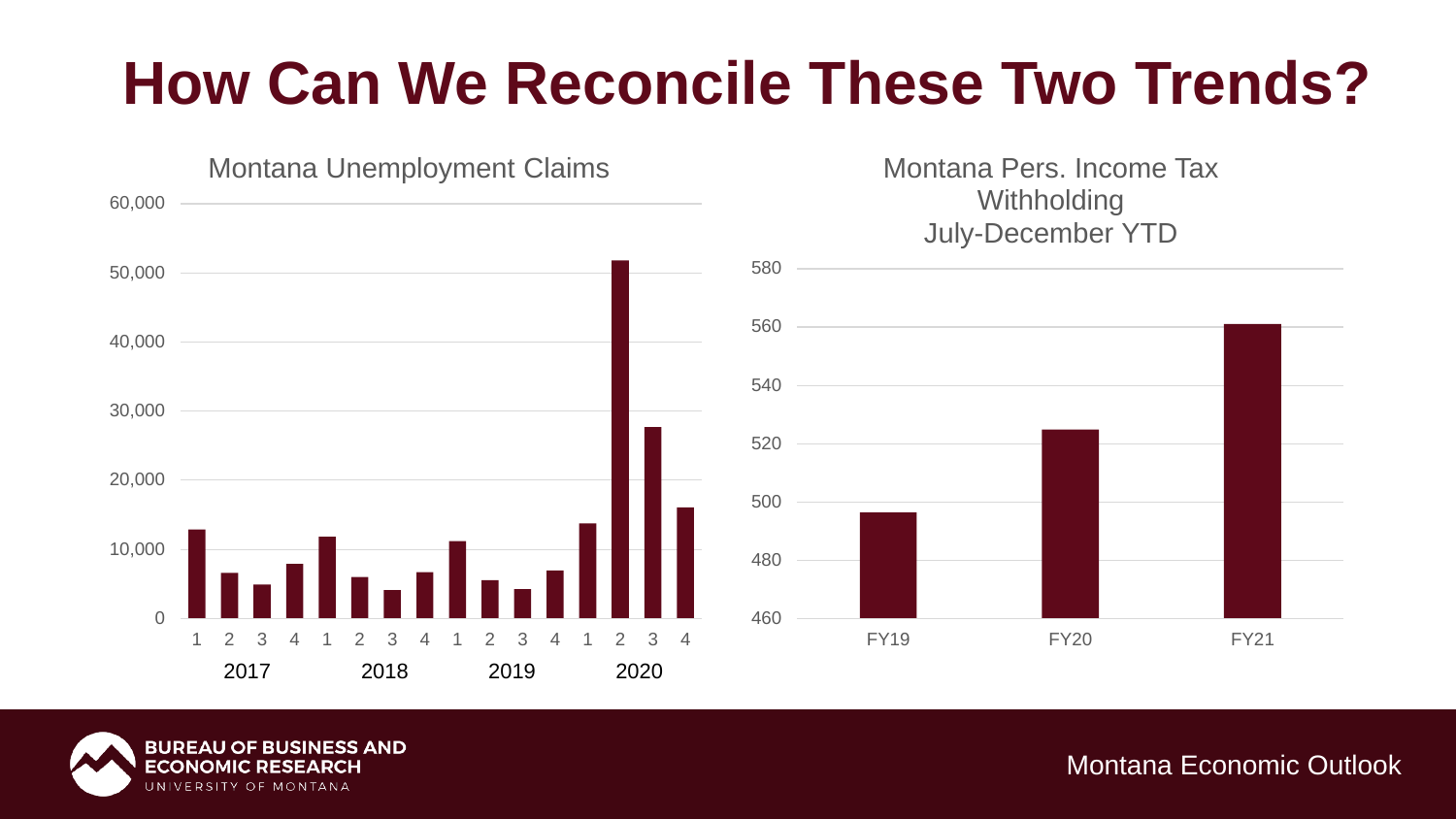| Categories                                                                                                                                                                                                                                                   | 2016          | 2017          | 2018          | 2019          | 2020          | 2021          |
|--------------------------------------------------------------------------------------------------------------------------------------------------------------------------------------------------------------------------------------------------------------|---------------|---------------|---------------|---------------|---------------|---------------|
| <b>Top Seven Sources</b>                                                                                                                                                                                                                                     | \$677,253,977 | \$682,377,573 | \$715,730,022 | \$776,705,525 | \$823,064,611 | \$904,920,586 |
| <b>Corporation Tax</b><br>囲                                                                                                                                                                                                                                  | \$46,535,587  | \$45,865,342  | \$45,260,366  | \$59,342,041  | \$62,941,646  | \$71,248,762  |
| <b>Individual Income Tax</b><br>$\Box$                                                                                                                                                                                                                       | \$553,783,568 | \$563,044,770 | \$590,980,067 | \$630,477,738 | \$676,400,337 | \$747,359,070 |
| 510101 Withholding Tax                                                                                                                                                                                                                                       | \$336,433,483 | \$351,076,082 | \$374,253,387 | \$402,283,396 | \$423,488,446 | \$441,630,280 |
| 510102 Estimated Tax                                                                                                                                                                                                                                         | \$107,625,440 | \$98,685,245  | \$101,947,276 | \$108,261,770 | \$113,868,691 | \$180,618,230 |
| 510103 Current Year I/T                                                                                                                                                                                                                                      | \$17,979,147  | \$18,796,645  | \$19,186,780  | \$20,011,035  | \$26,247,935  | \$28,597,421  |
| 510104 Prior Years to Income Tax                                                                                                                                                                                                                             | \$1,639,839   | \$1,438,901   | \$1,284,479   | \$2,490,520   | \$1,522,065   | \$1,199,115   |
| 510105 Income Tax - Audit Collections                                                                                                                                                                                                                        | \$10,888,227  | \$7,440,287   | \$8,497,522   | \$8,562,722   | \$9,600,631   | \$12,695,055  |
| 510106 Income Tax Refunds                                                                                                                                                                                                                                    | \$69,715,413  | \$71,679,017  | \$77,069,501  | \$80,472,891  | \$82,567,457  | \$68,913,560  |
| 510109 Income Tax-Penalties & Interes                                                                                                                                                                                                                        | \$2,851,634   | \$2,659,655   | \$2,322,753   | \$2,305,050   | \$2,309,957   | \$2,567,660   |
| 510110 Accrual Individual Inc Tax                                                                                                                                                                                                                            | \$0           | 50            | \$0           | \$0.          | \$0           | \$0           |
| 510111 Pass Thru Entity Tax                                                                                                                                                                                                                                  | \$3,820,492   | \$3,378,919   | \$4,298,026   | \$3,572,901   | \$6,642,258   | \$9,277,787   |
| 510482 Mineral Royalty WH Tax                                                                                                                                                                                                                                | \$2,829,892   | \$7,890,018   | \$2,120,344   | \$2,517,453   | \$10,152,898  | \$1,859,962   |
| <b>Insurance Tax</b><br>圓                                                                                                                                                                                                                                    | \$14,524,054  | \$17,961,645  | \$15,413,266  | \$15,910,511  | \$16,463,399  | \$16,657,899  |
| Oil & Natural Gas Tax<br>$\boxed{+}$                                                                                                                                                                                                                         | \$0           | \$0           | \$0           | \$0           | \$0           | \$0           |
| <b>Property Tax</b><br>囲                                                                                                                                                                                                                                     | \$8,320,187   | \$9,458,618   | \$10,062,368  | \$15,656,701  | \$9,799,361   | \$12,813,214  |
| <b>Vehicle Fee</b><br>圓                                                                                                                                                                                                                                      | \$38,838,387  | \$31,146,942  | \$39,086,037  | \$39,528,775  | \$41,212,502  | \$38,767,952  |
| <b>Video Gaming Tax</b><br>国                                                                                                                                                                                                                                 | \$15,252,193  | \$14,900,257  | \$14,927,917  | \$15,789,759  | \$16,247,365  | \$18,073,689  |
| <b>Other Sources</b><br>$[+] % \begin{center} % \includegraphics[width=\textwidth]{images/TransY.pdf} \end{center} % \vspace*{-1em} \caption{The image shows the image shows a single number of 3D. The left side is the number of 3D.} \label{fig:class} %$ | \$16,795,840  | \$19,219,698  | \$80,134,672  | \$27,997,873  | \$33,768,084  | \$26,268,795  |
| <b>Natura Resource Sources</b><br>田                                                                                                                                                                                                                          | \$14,300,379  | \$12,259,923  | \$10,327,738  | \$9,568,061   | \$12,219,076  | \$6,181,749   |
| <b>Interest Earnings Sources</b><br>$\begin{array}{c} \hline \end{array}$                                                                                                                                                                                    | \$5,296,431   | \$9,229,528   | \$8,267,181   | \$11,900,960  | \$13,952,466  | \$6,708,637   |
| <b>Consumption Sources</b><br>圖                                                                                                                                                                                                                              | \$23,515,324  | \$23,254,332  | \$22,117,758  | \$23,395,166  | \$23,526,150  | \$25,977,574  |
| <b>Business Sources</b><br>$\mathbb{H}$                                                                                                                                                                                                                      | \$22,955,709  | \$20,857,117  | \$23,195,611  | \$24,503,592  | \$26,182,944  | \$22,604,869  |
| <b>Total</b>                                                                                                                                                                                                                                                 | \$760,117,660 | \$767,198,171 | \$859,772,981 | \$874,071,177 | \$932,713,331 | \$992,662,209 |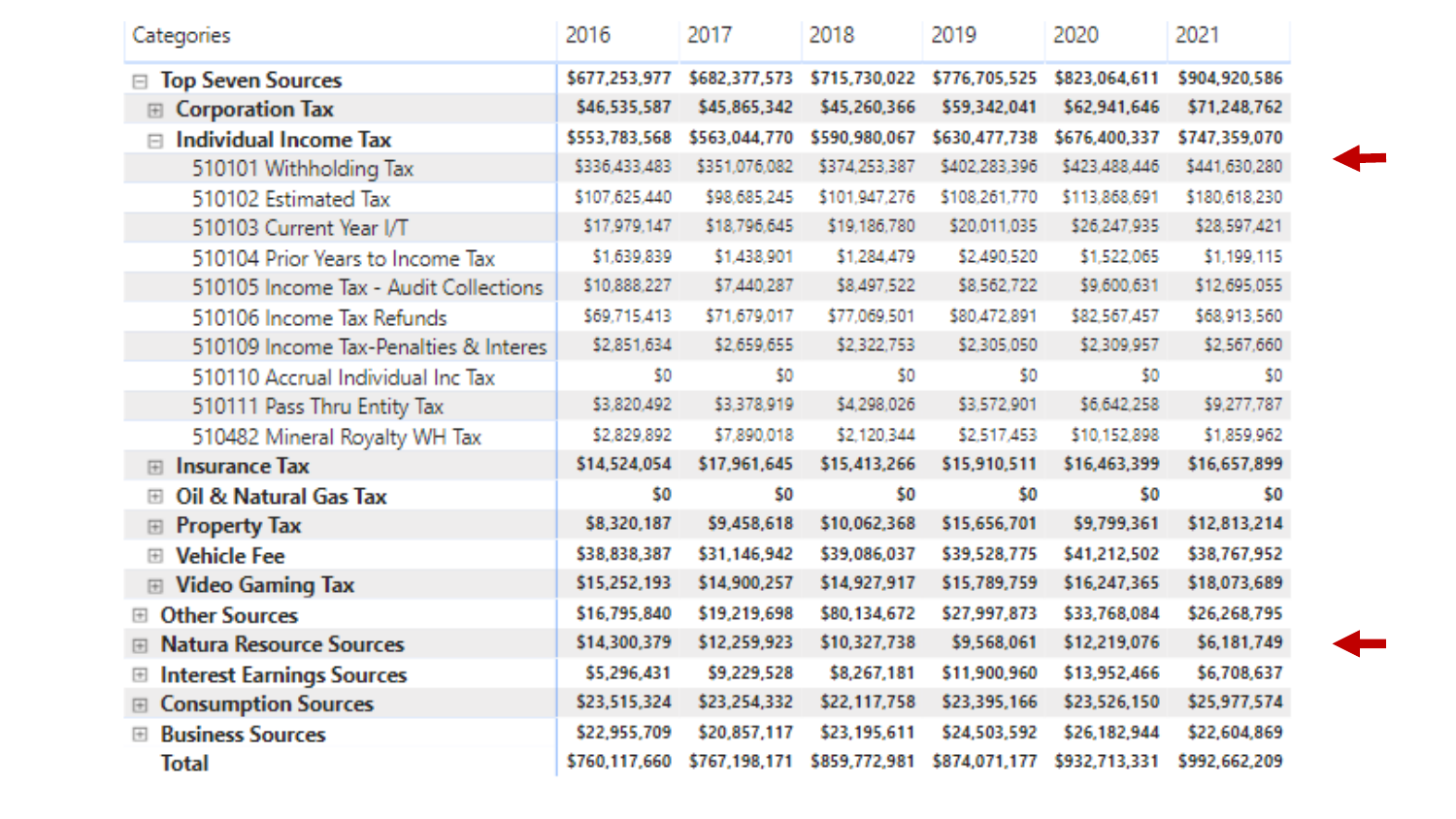## **Wages and Employment, Montana, 2018Q1 – 2020Q2**



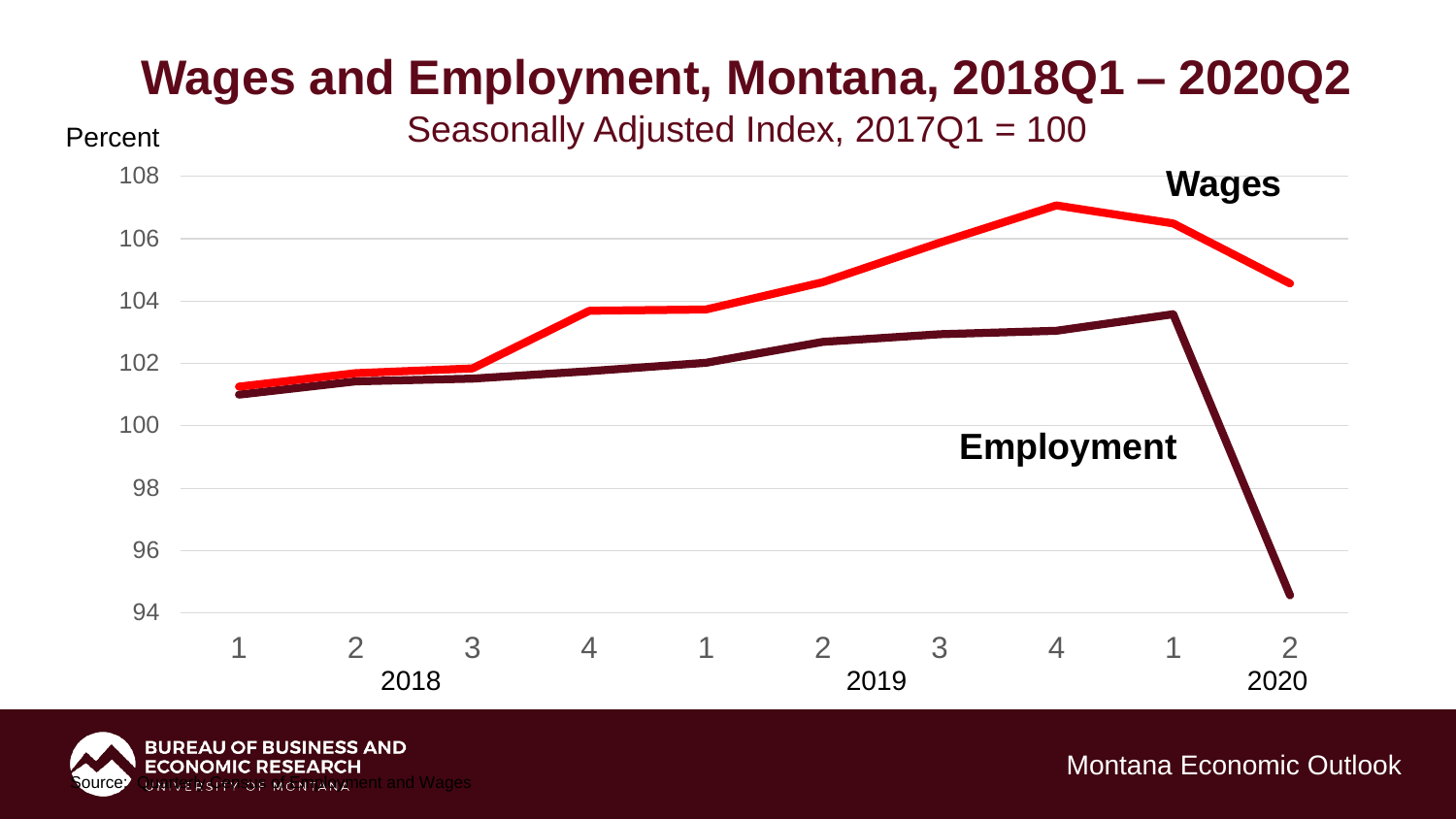### **Job Losses by Sector, Montana, 2019Q4 – 2020Q2** Seasonally Adjusted

Jobs

 $-16,000-14,000-12,000-10,000-8,000-6,000-4,000-2,000$  0



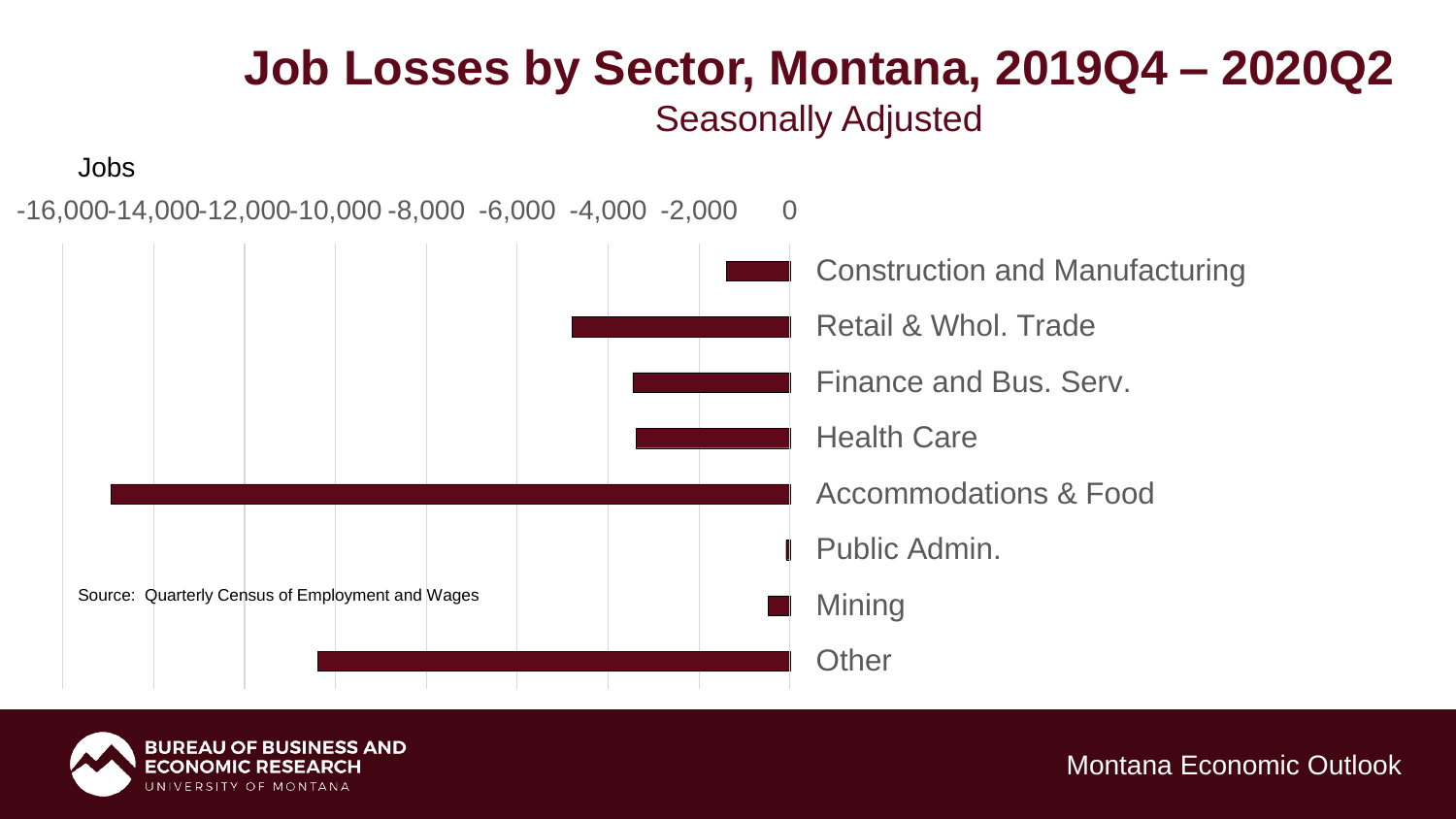

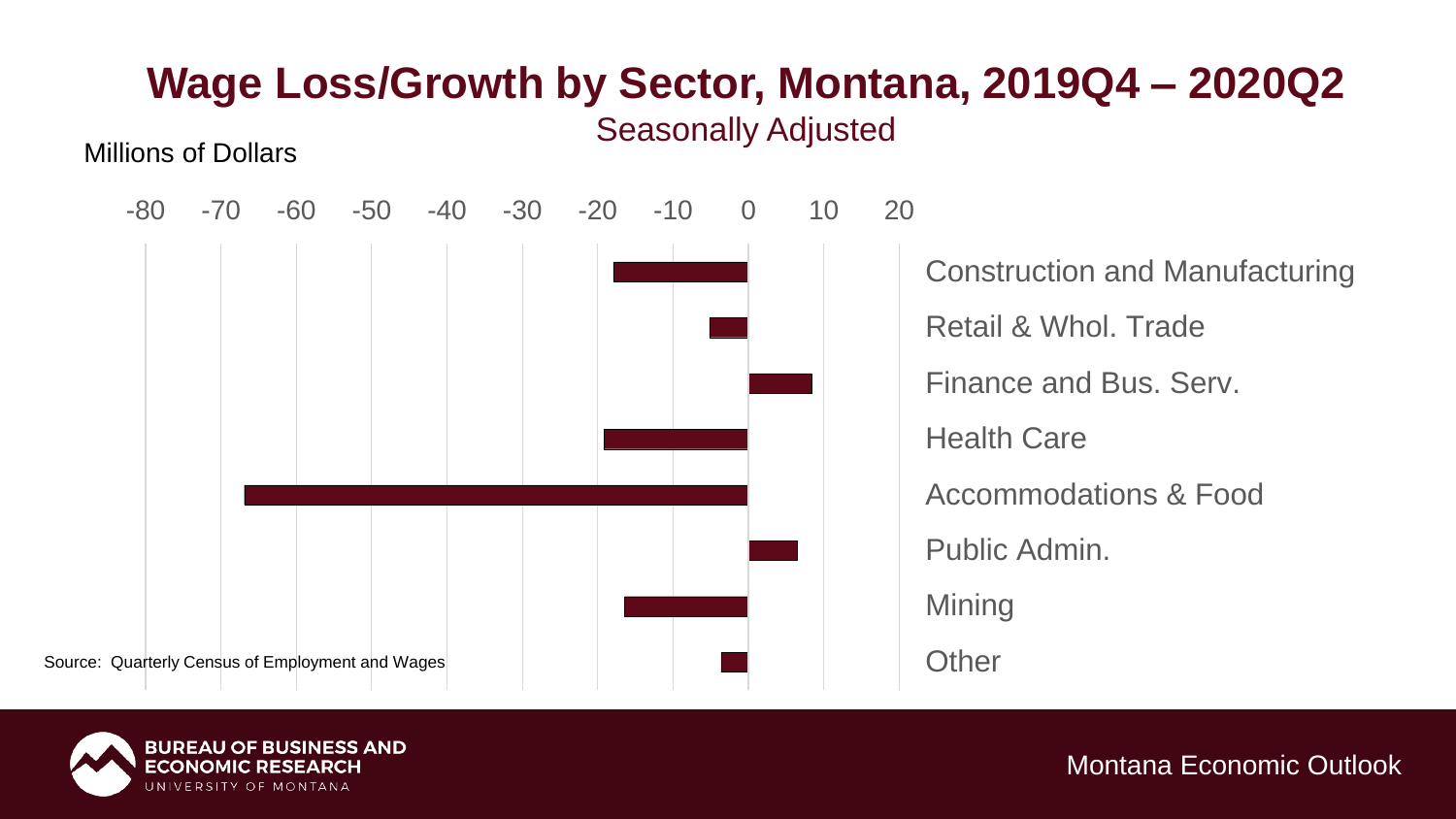#### **UI Claimants by Gender**

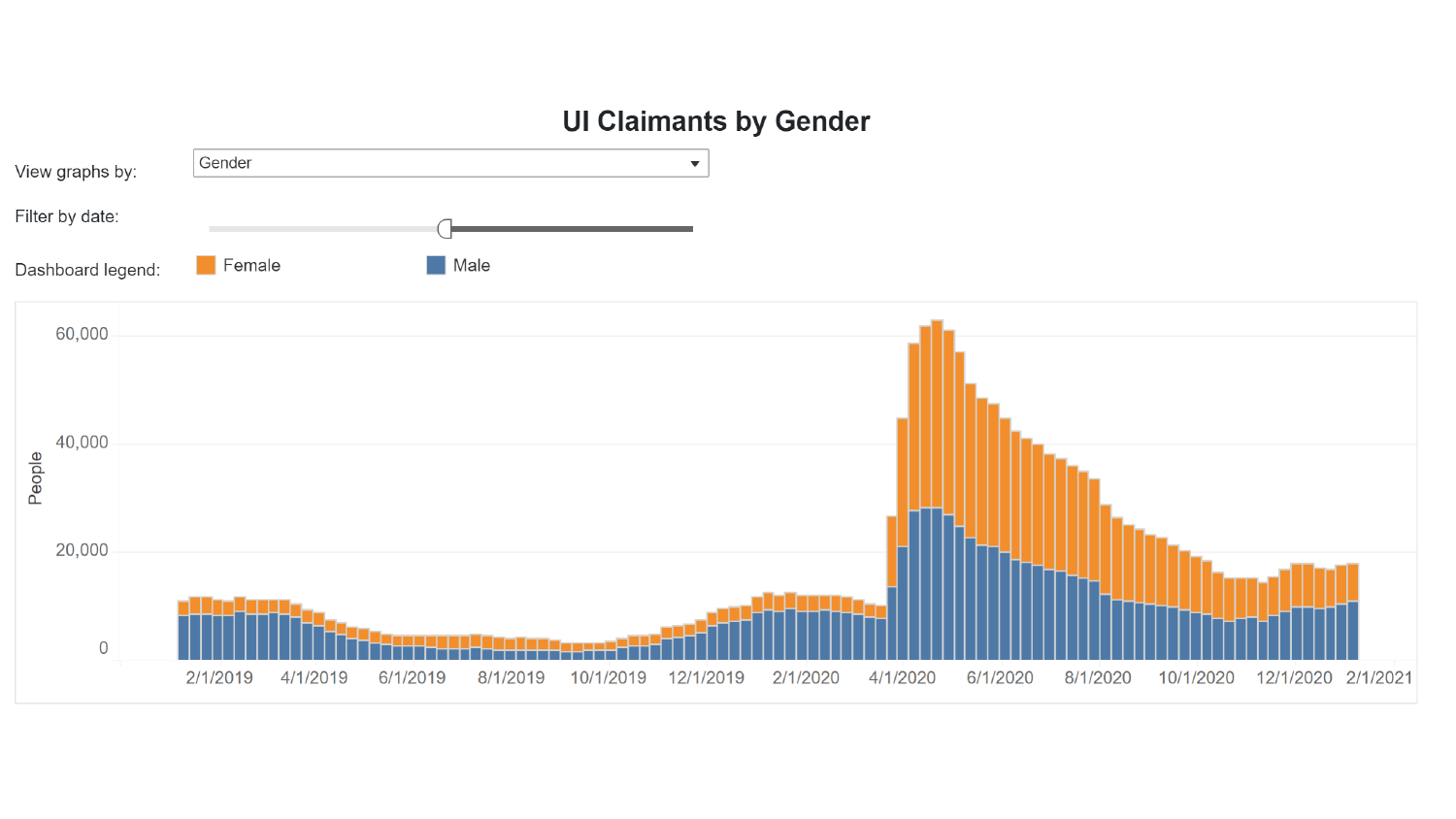### **Employment Decline by State, Percent, 2019Q4 – 2020Q2**



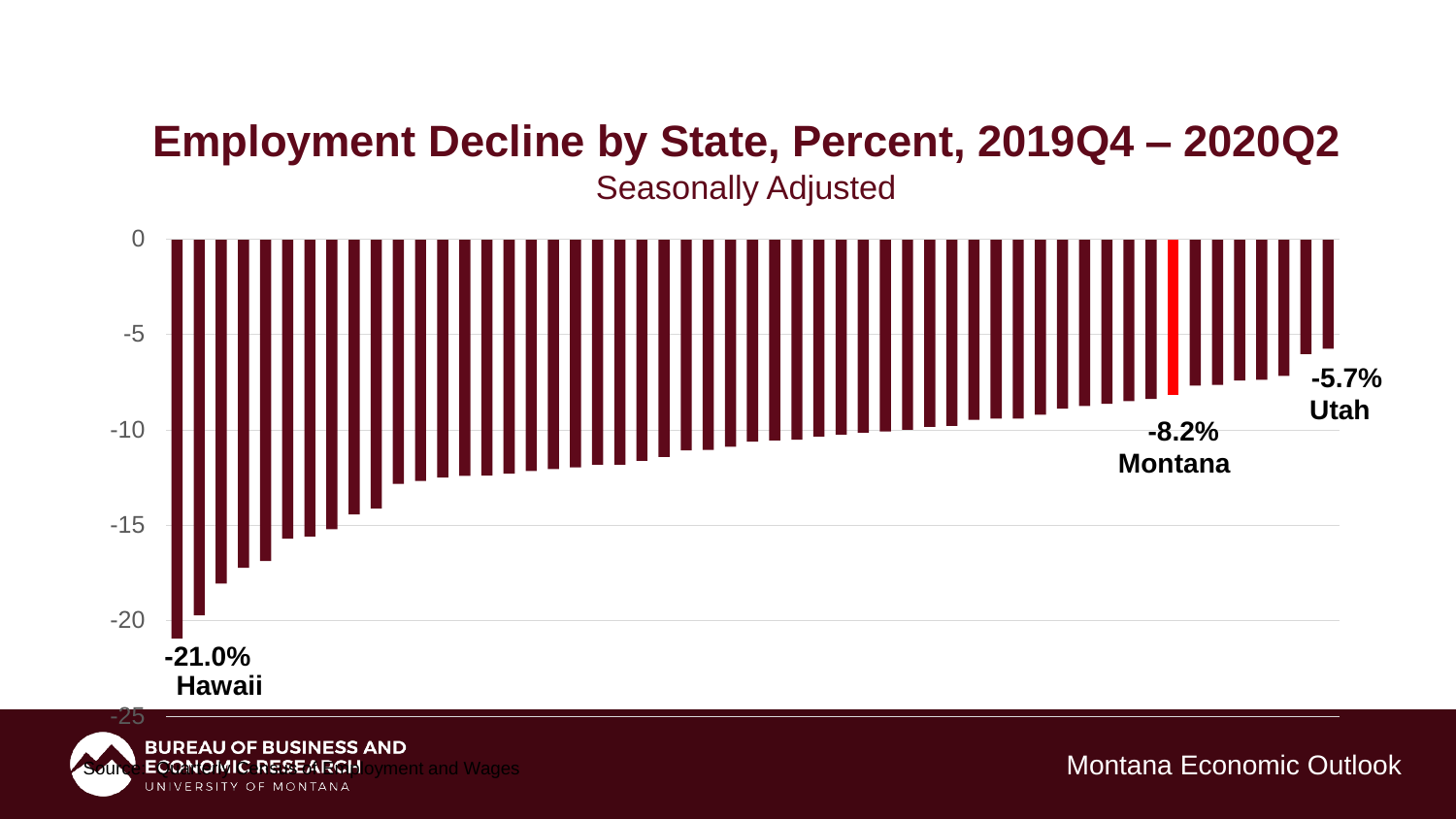### **Growth in Inflation-Corrected Nonfarm Income, Montana Millions of Dollars**



Source: U.S. Bureau of Economic Analysis

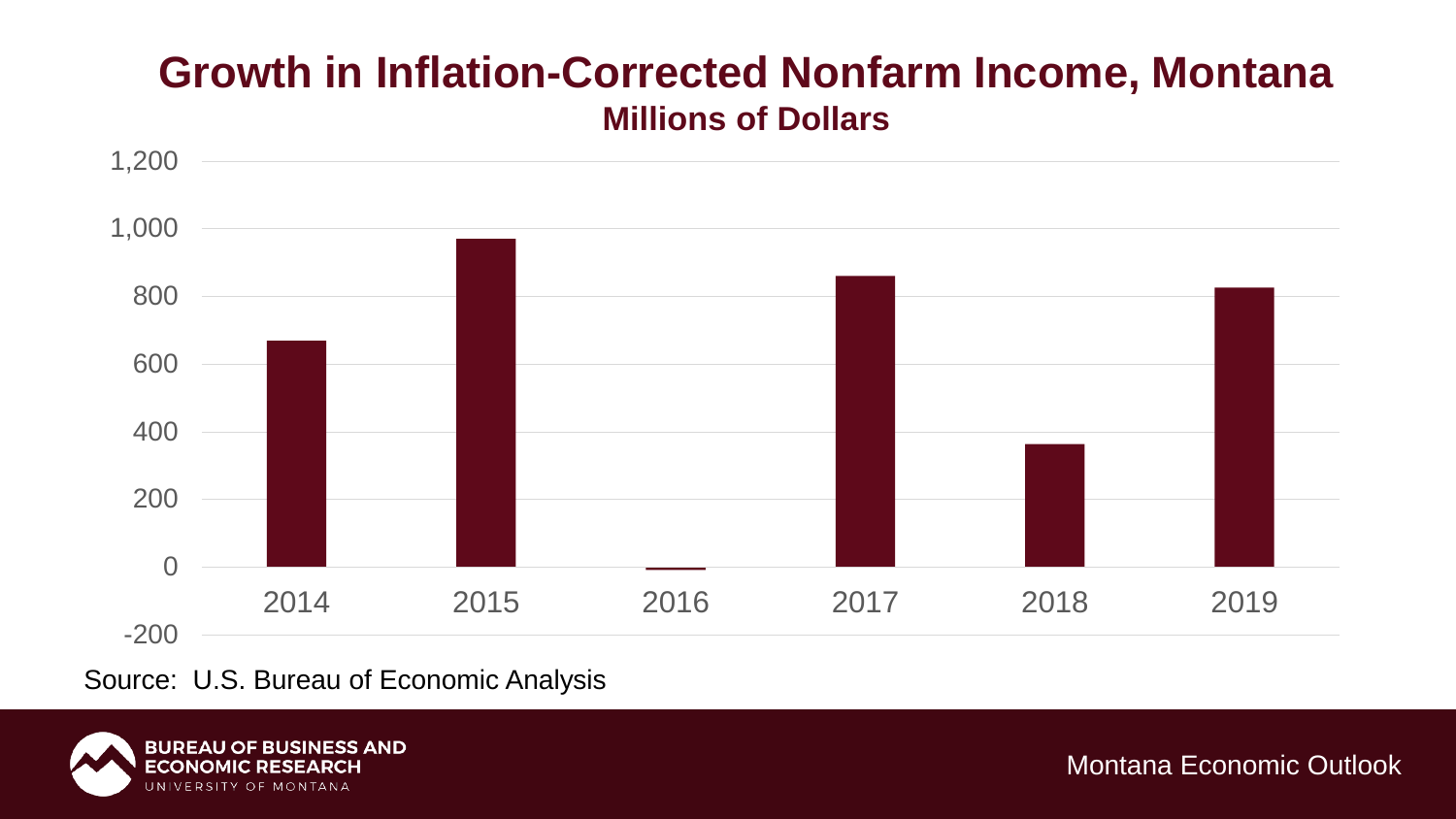#### **Job Losses and Wage Losses Between 2019Q4 and 2020Q2, Montana**

Percent Change, Selected Counties



Source: Quarterly Census of Employment and Wages

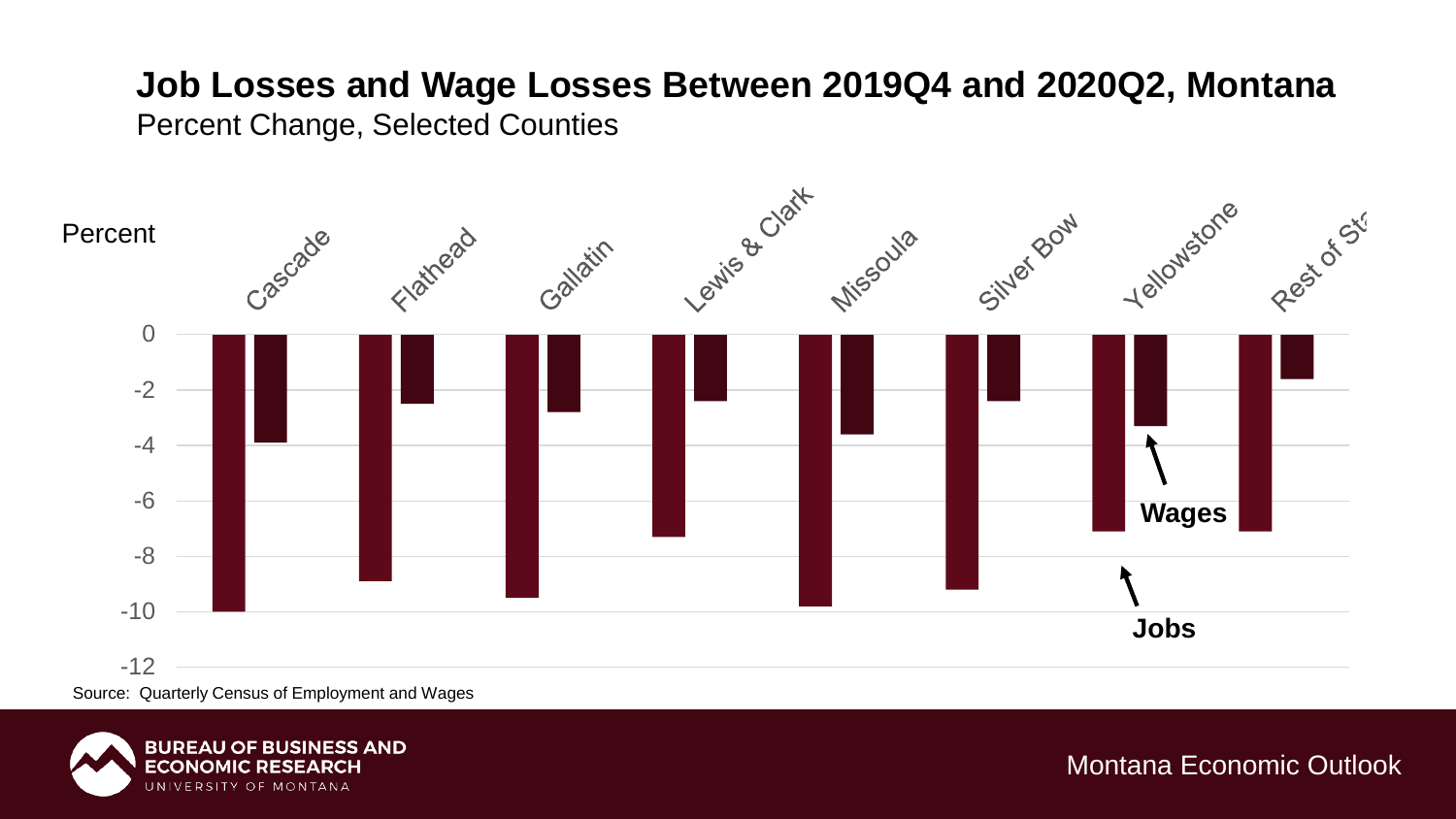# **Montana's Employment Recovery Slightly Stronger**

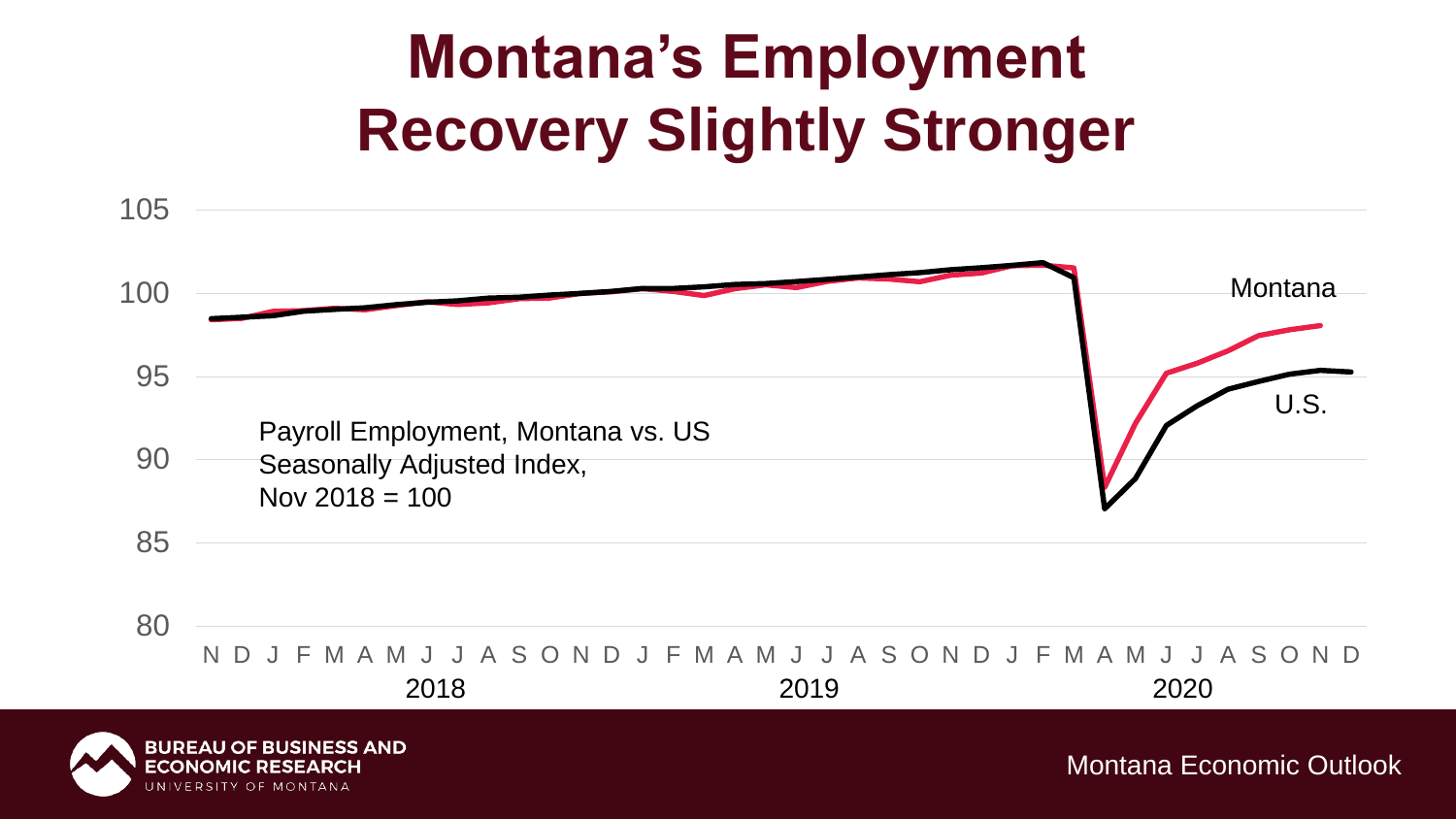In Montana, as of September 30 2020, employment rates among workers in the bottom wage quartile decreased by 7% compared to January 2020 (not seasonally adjusted).



\*Change in employment rates (not seasonally adjusted), indexed to January 4-31, 2020. This series is based on payroll data from Paychex and Intuit, worker-level data on employment and earnings from Earnin, and timesheet data from Kronos. The dotted line in the low-wage series is a prediction of employment rates based on Kronos data.

**SE BROWN** 

**BILL&MELINDA**<br>GATES *foundation*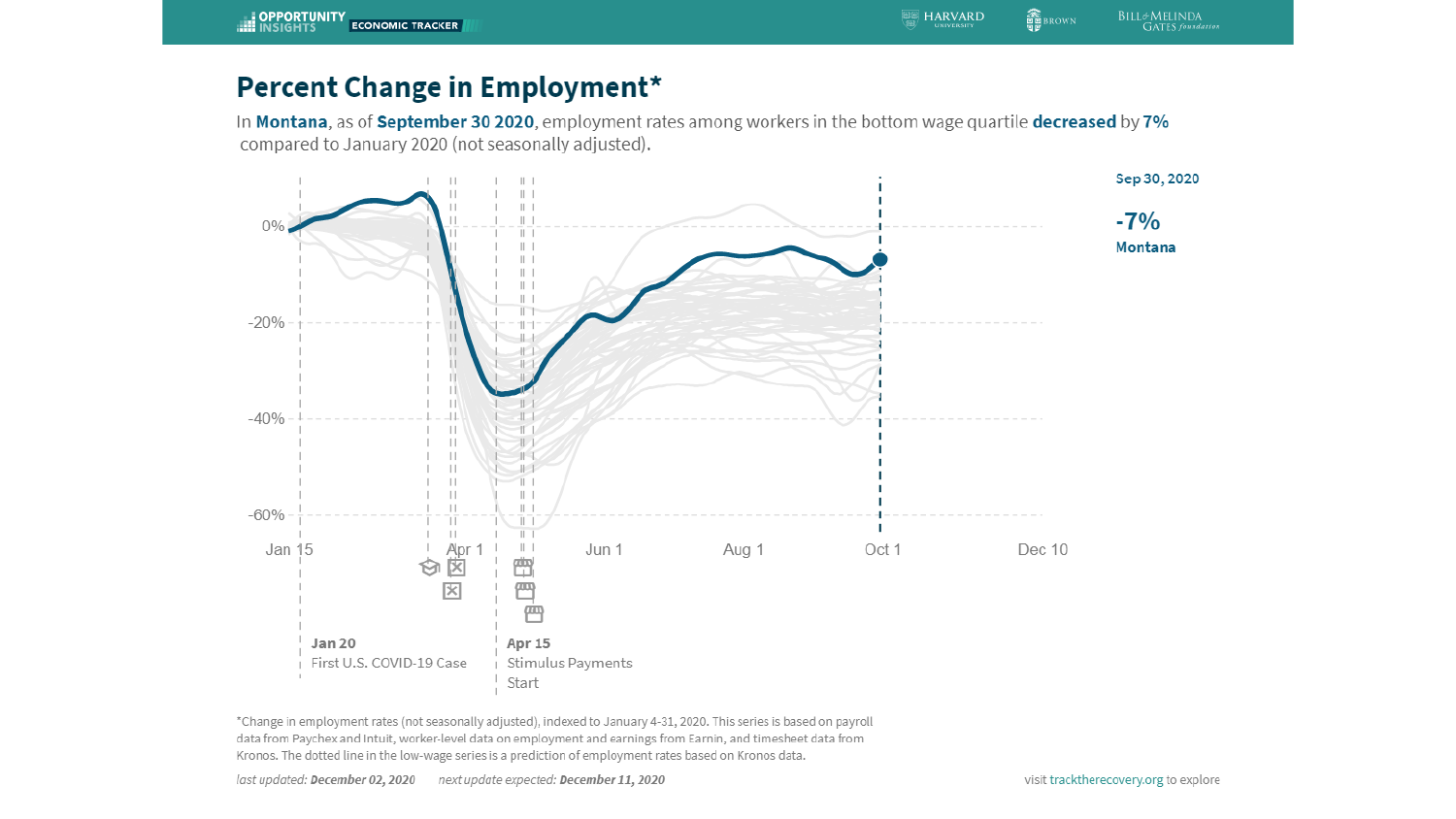In Montana, as of November 29 2020, total spending by all consumers decreased by 7.1% compared to January 2020.



\*Change in average consumer credit and debit card spending, indexed to January 4-31, 2020 and seasonally adjusted. The dashed segment of the line is provisional data, which may be subject to non-negligible revisions as newer data is posted. This series is based on data from Affinity Solutions.

**命**BROWN

**ES HARVARD** 

**BILL&MELINDA**<br>GATES *foundation*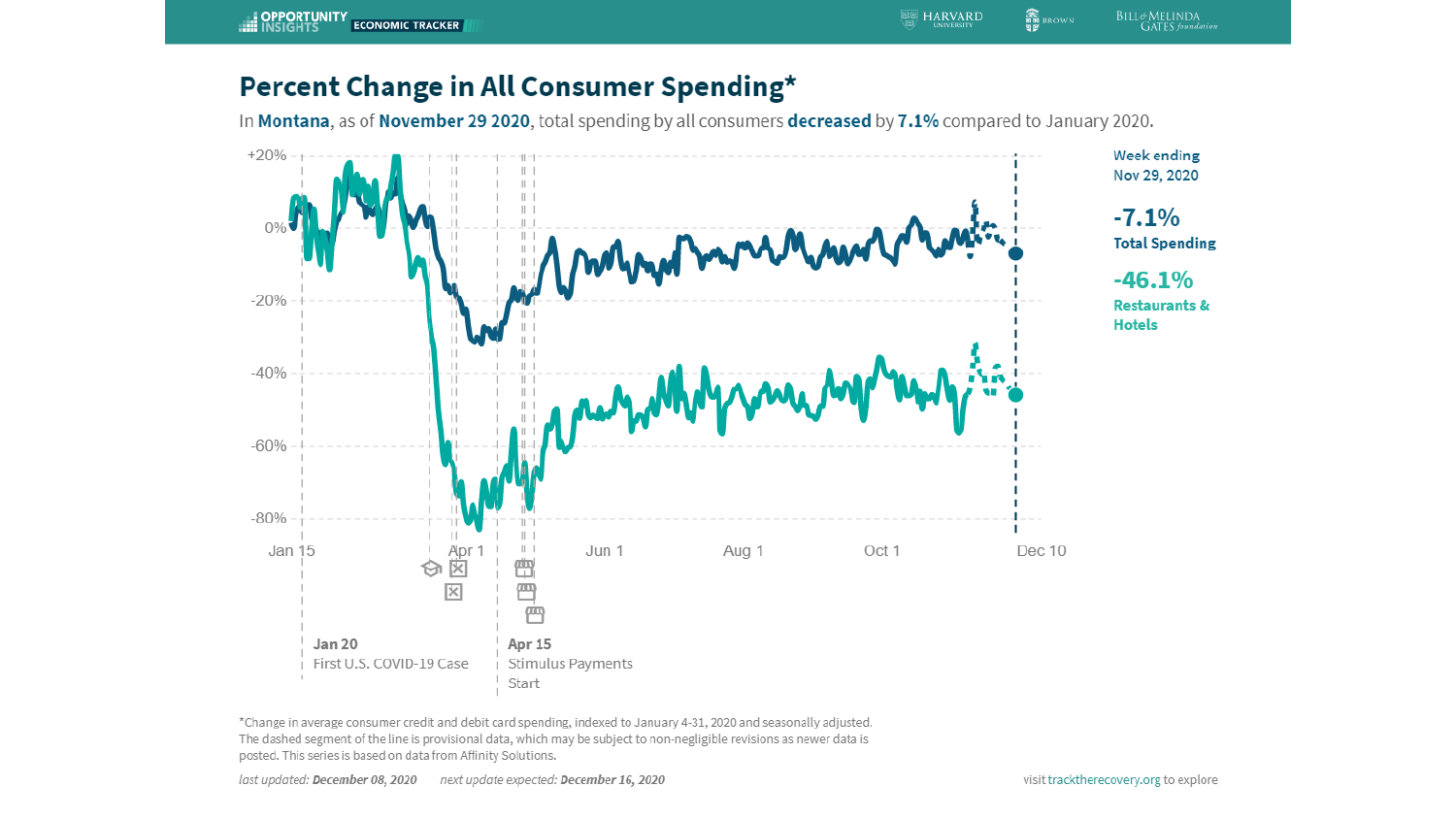## **Which Changes We've Experienced Will Stick?**

- High savings rates
- Strong spending on durables
- Eating at home
- Re-shoring or nearshoring supply chains
- Exit from major cities
- Technology adoption
- Whither commercial real estate?
- High government debt levels
- Larger government role in the economy

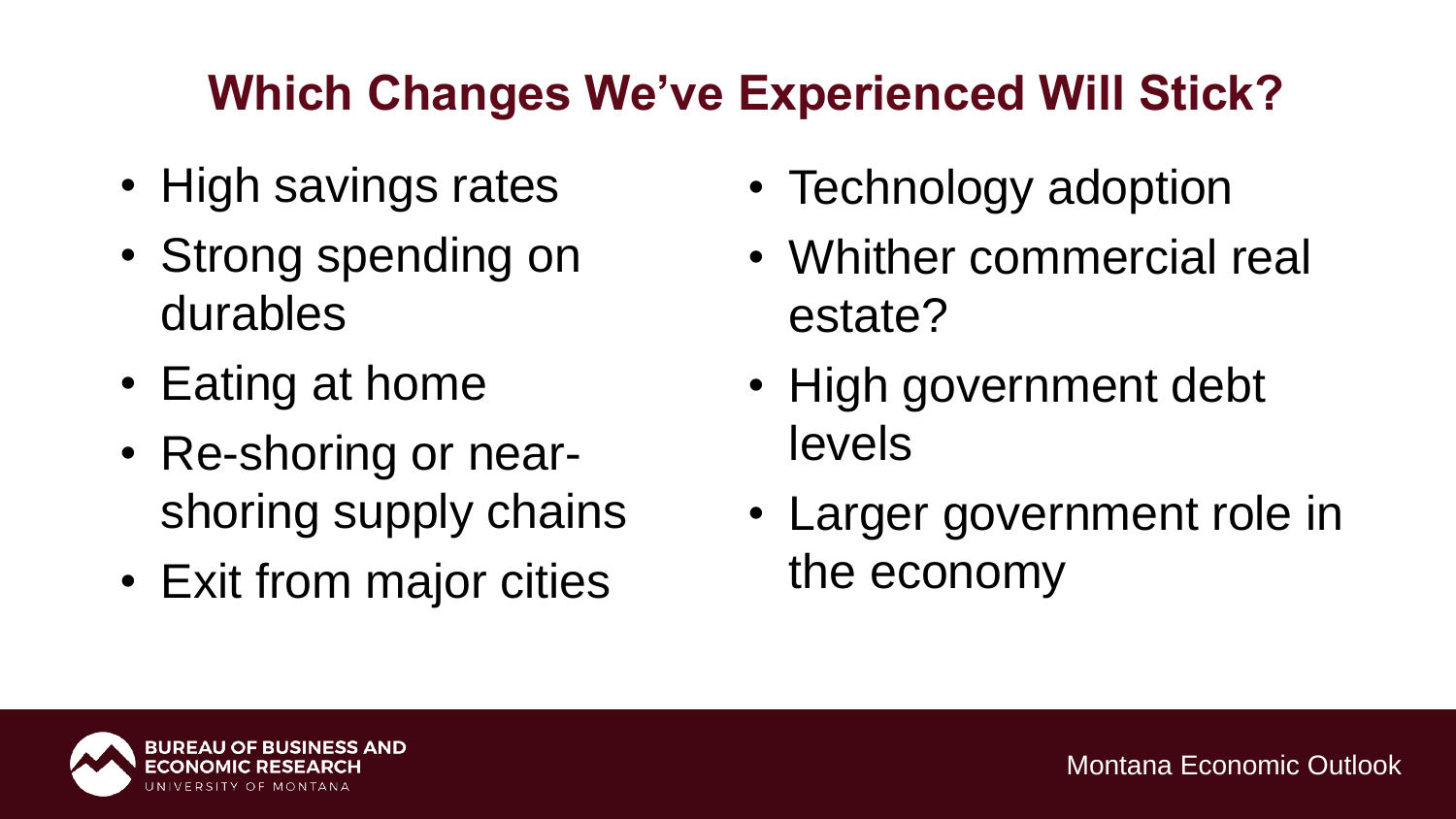# **Montana Implications of Major Events**

- Further stimulus from Washington
- Low inventories, high froth in housing markets
- Rising lumber prices
- Legacy of supply chain disruptions of 2020
- Closure of Colstrip Units 1 & 2

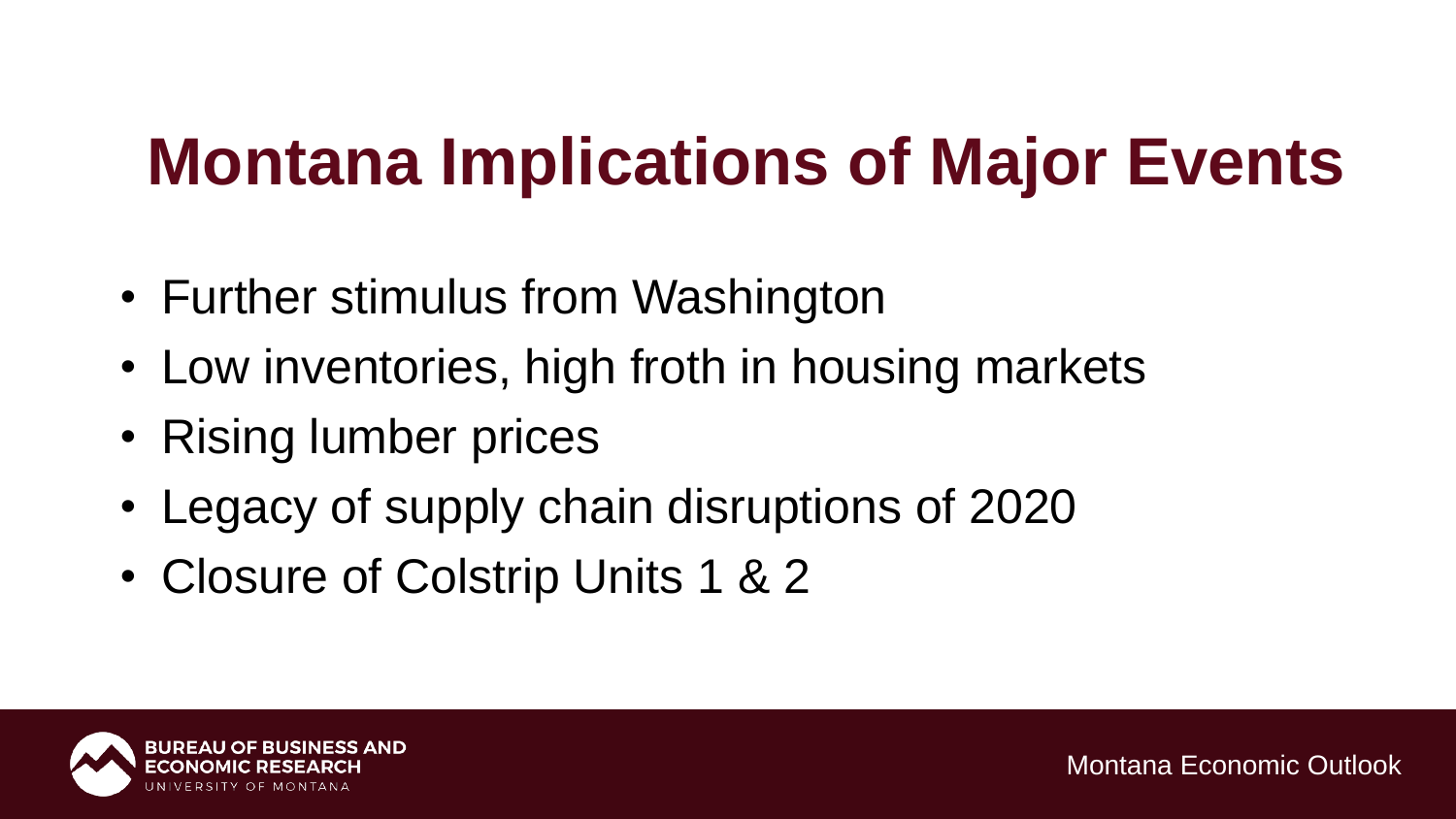# California was the largest net electricity importer of any state in 2019

#### State net electricity exports and imports (2019)

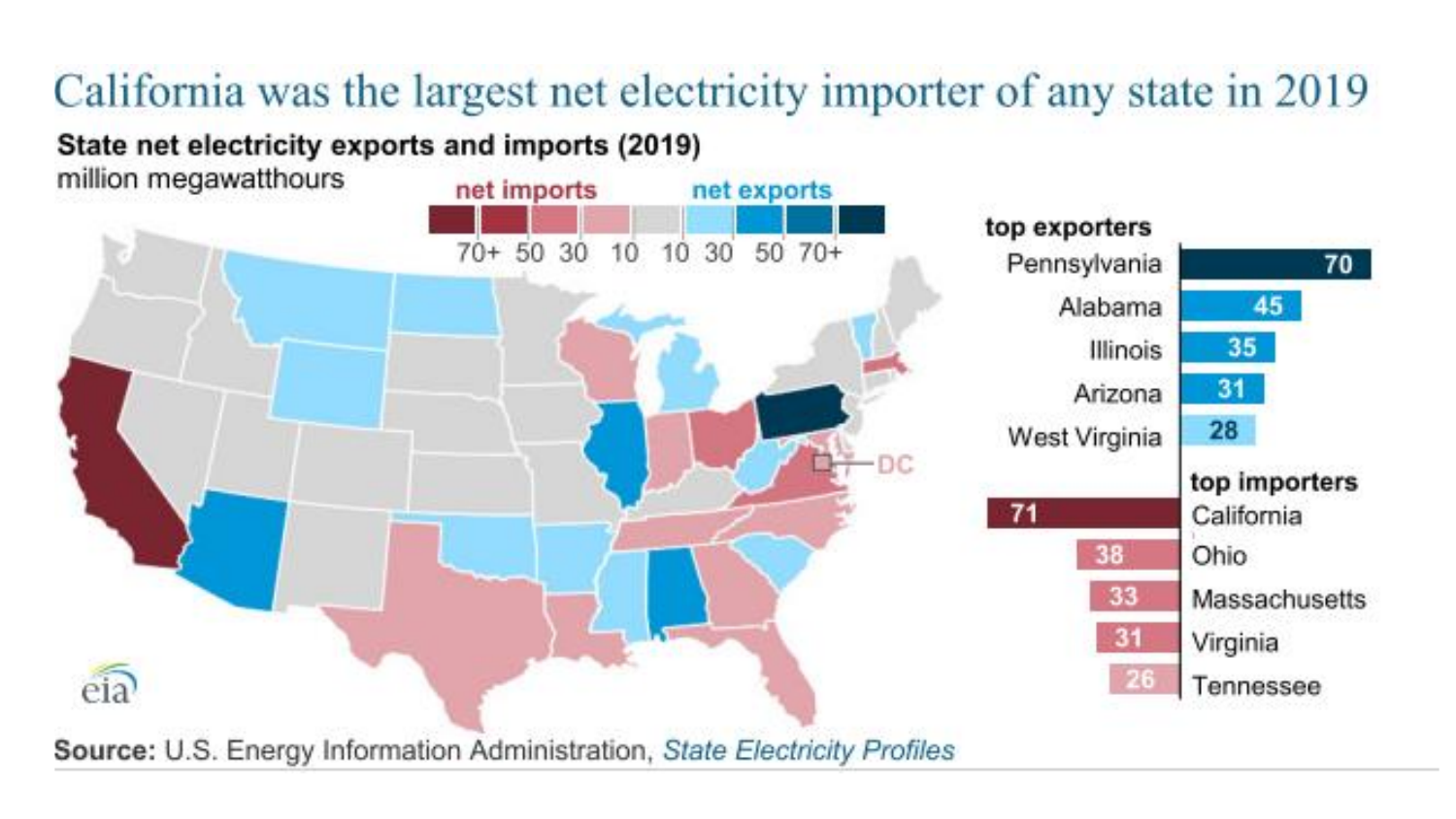## **Bakken Oil Production Recovers From Record Fall**



Source: U.S. Energy Information Administration

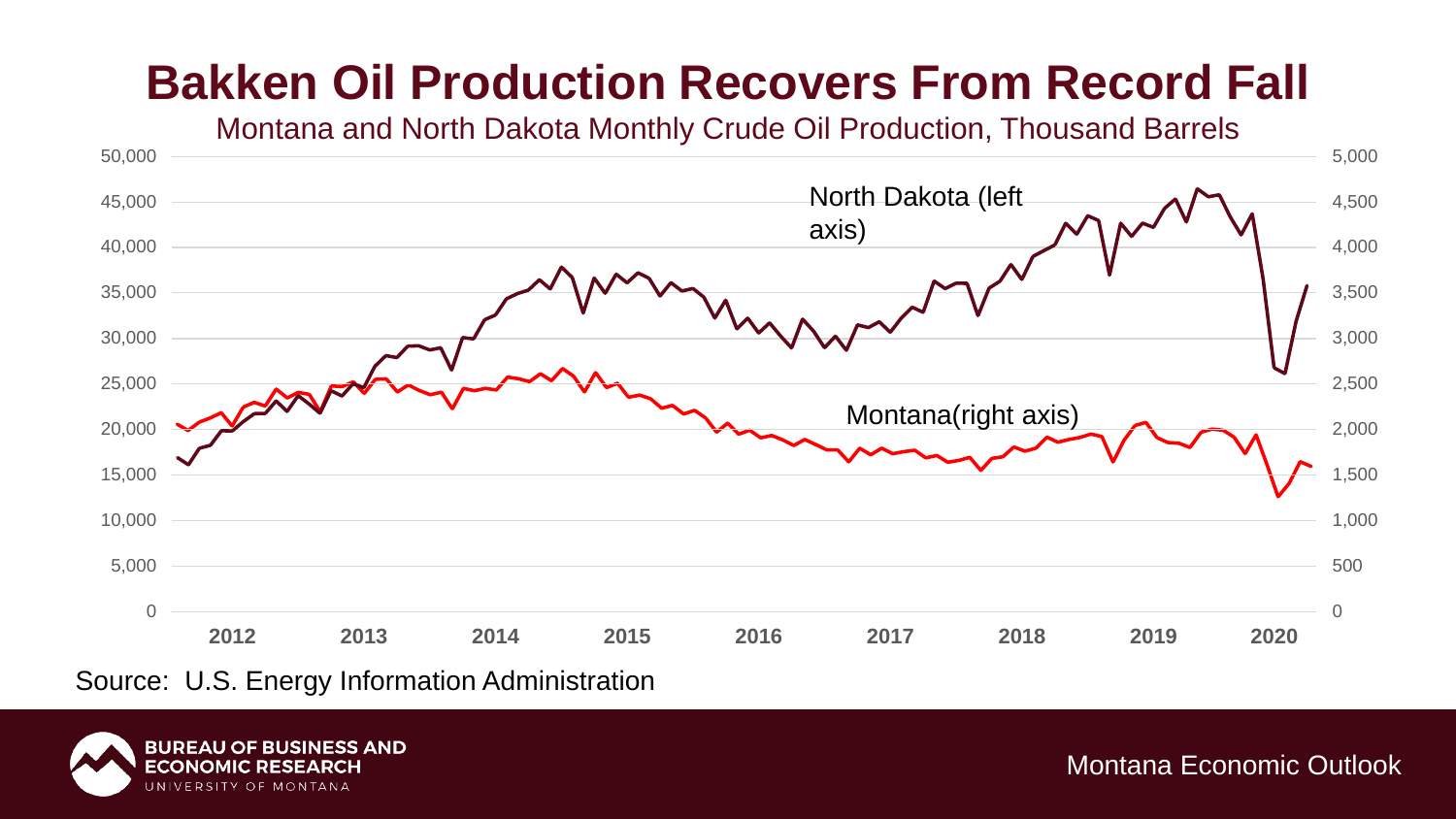# **Outlook for Montana's Key Industries**

- Post-pandemic future is the wild card
- Harder times ahead for coal and oil
- Brighter prospects for agriculture
- Tech's star is shining brighter
- Will 2021 be a year when home building breaks out?